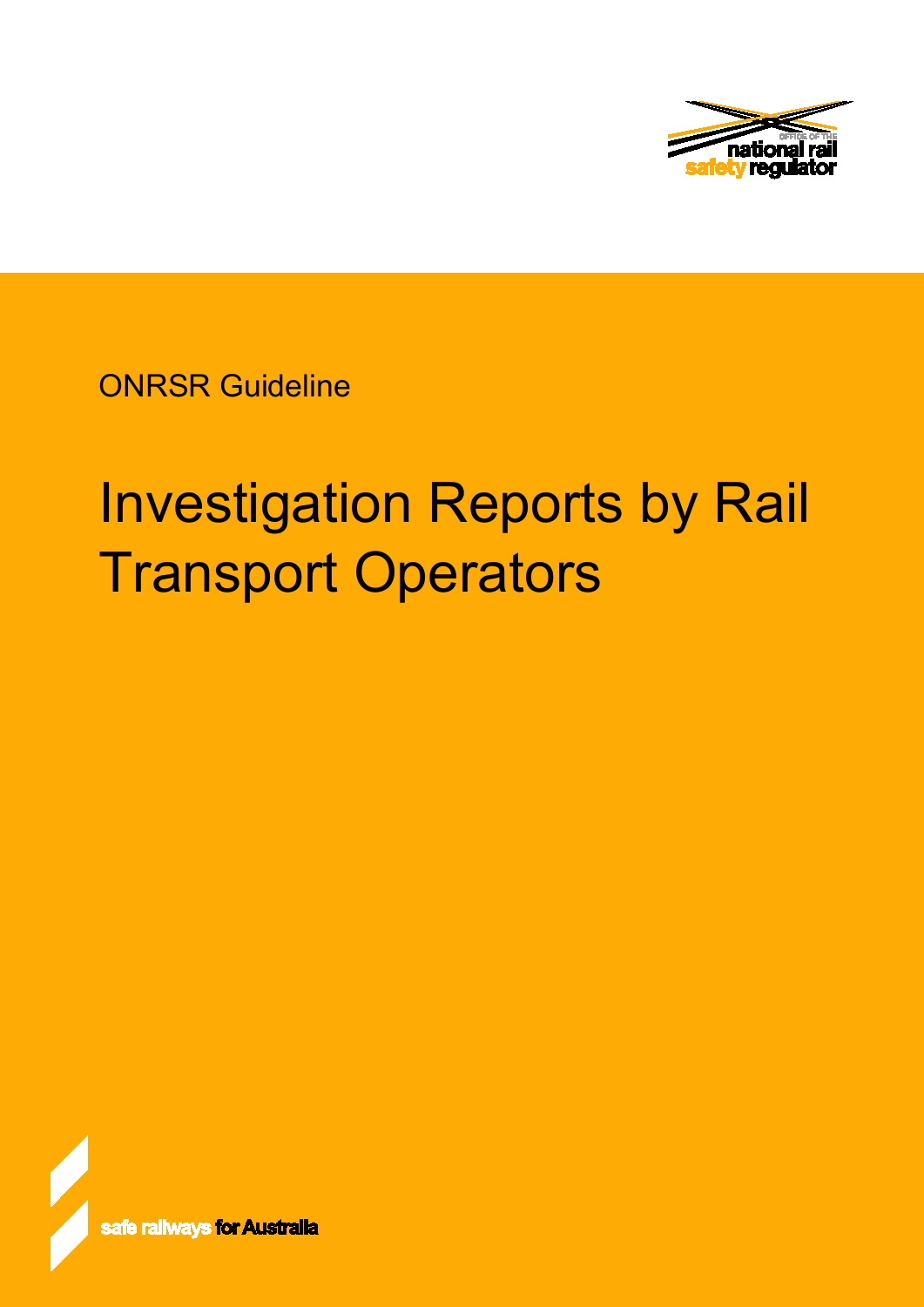| Document control                 |                                |  |  |
|----------------------------------|--------------------------------|--|--|
| Objective Document ID:   A597082 |                                |  |  |
| Version number: $\vert$ 2.0      |                                |  |  |
|                                  | Approved by:   Chief Executive |  |  |
| Date approved:   March 2021      |                                |  |  |

# **Office of the National Rail Safety Regulator**

Level 1, 75 Hindmarsh Square, Adelaide SA 5000 PO Box 3461, Rundle Mall, Adelaide SA 5000 Phone: 08 8406 1500 Fax: 08 8406 1501

E: [contact@onrsr.com.au](mailto:contact@onrsr.com.au)

W: [www.onrsr.com.au](http://www.onrsr.com.au/)

**Www.twitter.com/ONRSRAustralia** 

# **Copyright information**

© Office of the National Rail Safety Regulator 2021. This material may be reproduced in whole or in part, provided the meaning is unchanged and the source is acknowledged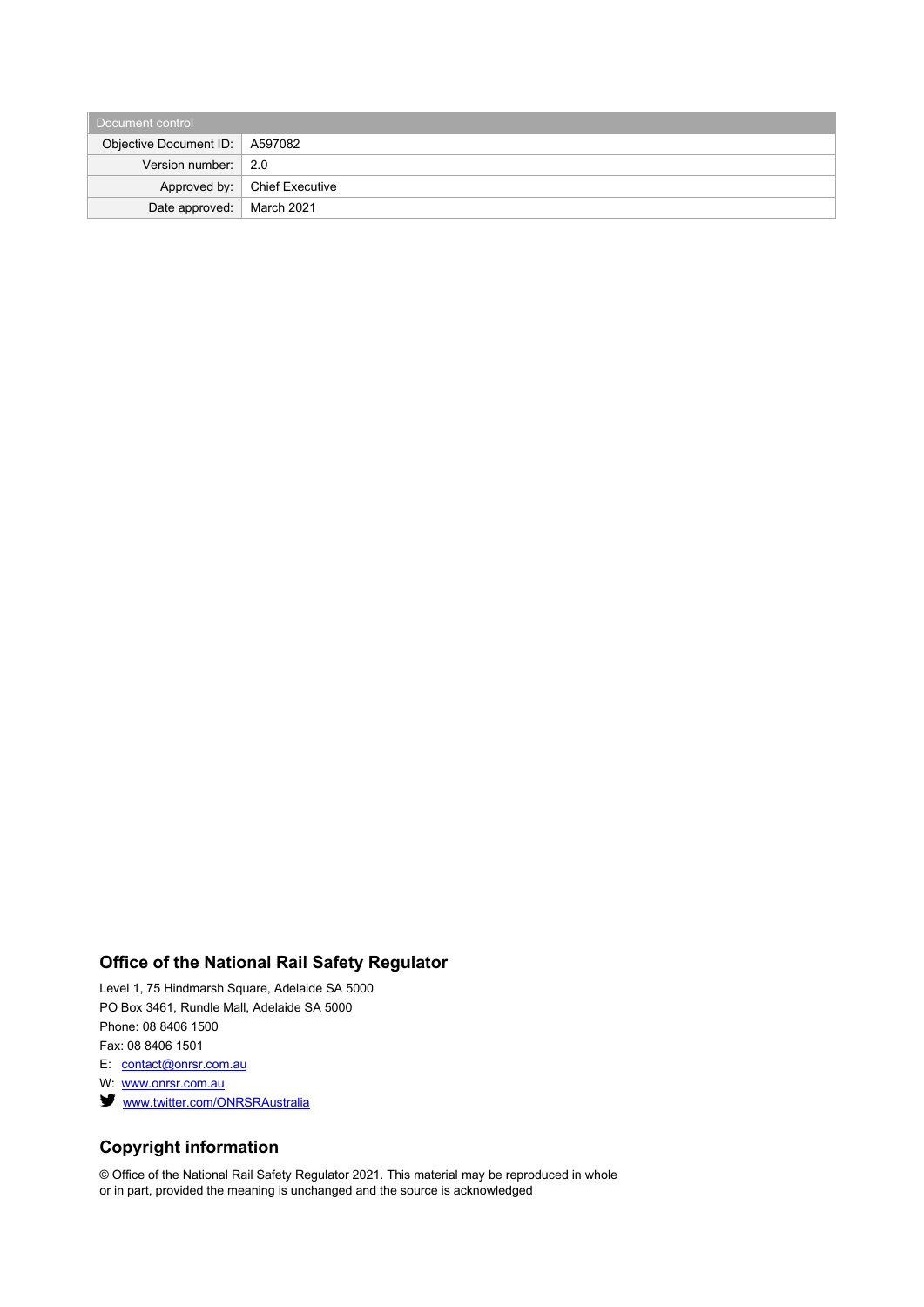# Table of contents

| 1              |       |  |  |
|----------------|-------|--|--|
| $\mathbf{2}$   |       |  |  |
|                | 2.1   |  |  |
| 3              |       |  |  |
|                |       |  |  |
| 4              |       |  |  |
| 5              |       |  |  |
|                | 5.1   |  |  |
| 6              |       |  |  |
|                | 6.1   |  |  |
|                | 6.2   |  |  |
|                | 6.3   |  |  |
|                | 6.4   |  |  |
|                | 6.5   |  |  |
| $\overline{7}$ |       |  |  |
|                | 7.1   |  |  |
|                | 7.1.1 |  |  |
|                | 7.1.2 |  |  |
| 7.1.3          |       |  |  |
|                | 7.1.4 |  |  |
|                | 7.2   |  |  |
|                | 7.2.1 |  |  |
|                | 7.2.2 |  |  |
|                | 7.3   |  |  |
|                | 7.3.1 |  |  |
|                | 7.3.2 |  |  |
|                | 7.4   |  |  |
|                | 7.4.1 |  |  |
|                | 7.4.2 |  |  |
|                | 7.4.3 |  |  |
|                | 7.4.4 |  |  |
|                | 7.5   |  |  |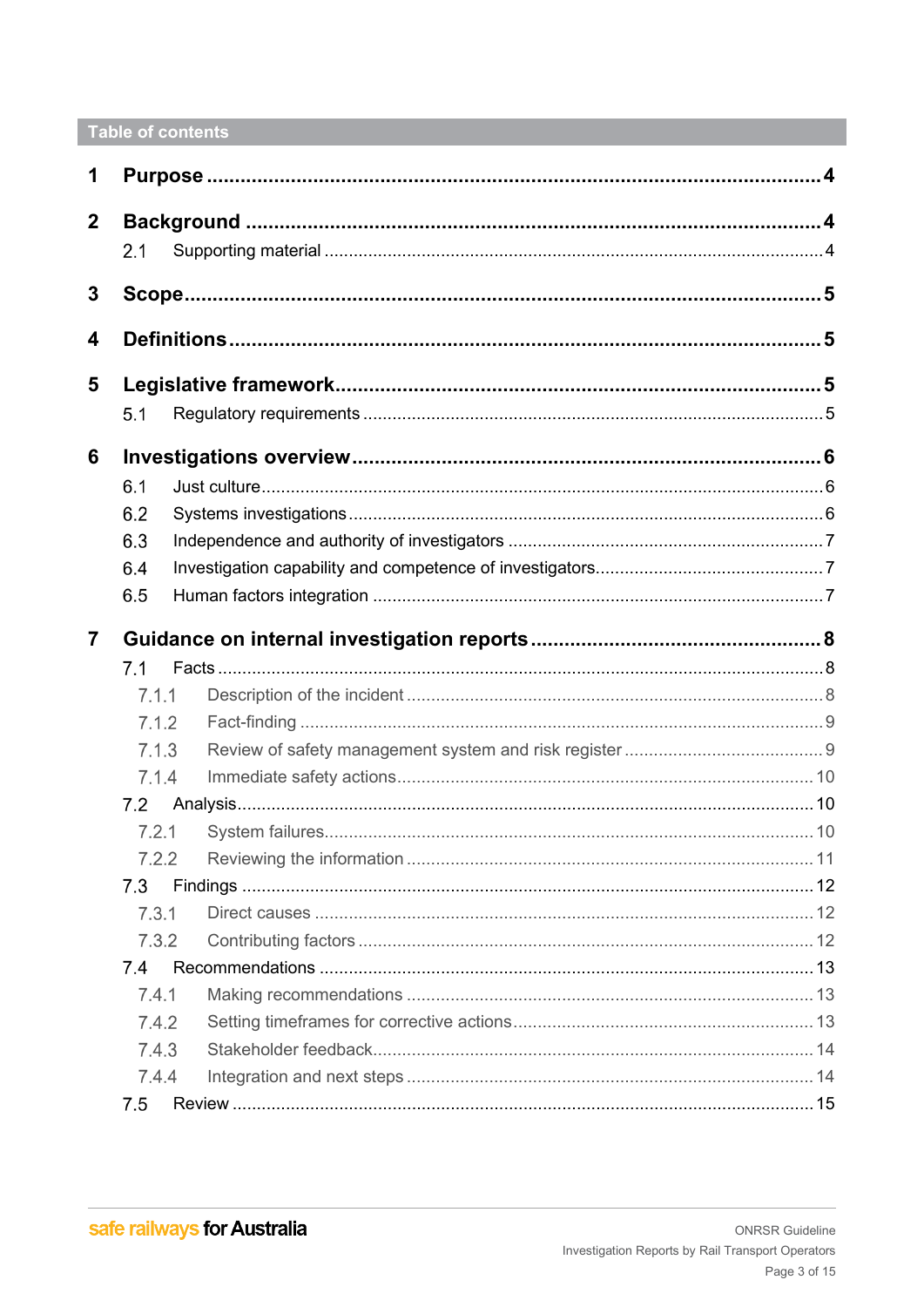#### <span id="page-3-0"></span>**1 Purpose**

The purpose of this guideline is to outline ONRSR's expectations of investigation reports prepared by, or for, Australian rail transport operators into a rail occurrence.

Rail transport operators' investigation reports provide an opportunity to better understand how an incident occurred, so that lessons can be learned, and to make recommendations which, if acted upon, can prevent a recurrence.

This guideline is aimed at rail safety managers and rail investigators. It may also assist line managers.

This guideline comprises two parts:

- > investigation context
- > guidance on internal investigation reports.

#### <span id="page-3-1"></span>**2 Background**

Australian rail transport operators investigate a wide spectrum of rail occurrences that occur within their operations.

Rail transport operators are responsible for determining when to conduct an investigation, preparing an investigation report and making findings, identifying corrective actions, following up on the implementation of these recommendations and assessing the effectiveness of these changes. See 5.1 of this guidance for an outline of the regulatory requirements for conducting an investigation.

Rail transport operators commonly undertake investigations in-house (such as, a member of the investigation team or a member of an operational division could be appointed as the investigator) or a third party consultant may be contracted. Where there is a need for an investigation to seek specialist input (such as, a human factors expert or a metallurgist), an operator may have these resources in-house or an external contractor may be sought.

There are many models that can be used to describe the investigation process and ONRSR accepts that a rail transport operator will adopt terminology and processes that are appropriate to its own operations.

The RISSB *Rail Safety Investigation* code of practice provides investigators with guidelines and standards for preparing effective investigation reports. The code acknowledges that a report format is a matter for the rail transport operator in line with the requirements of the organisation's safety management system.

ONRSR can direct a rail transport operator to undertake an investigation with the terms of reference for the investigation specified in a s122 Notice to Conduct an Investigation. The *Rail Safety National Law* requires that an operator conduct and report on its investigation within the timeframes specified and in the manner approved by the Regulator. The focus of the s122 Notice is to determine the cause and contributing factors of the incident rather than to apportion blame. This guideline is intended to provide further clarification of ONRSR's expectations and to assist operators to meet the legislative requirements

# <span id="page-3-2"></span>2.1 **Supporting material**

The ONRSR guideline is intended to complement and should be read in conjunction with the RISSB *Rail Safety Investigation* code of practice which defines good practice for the Australian rail industry in the investigation of rail safety occurrences and aligns with the requirements of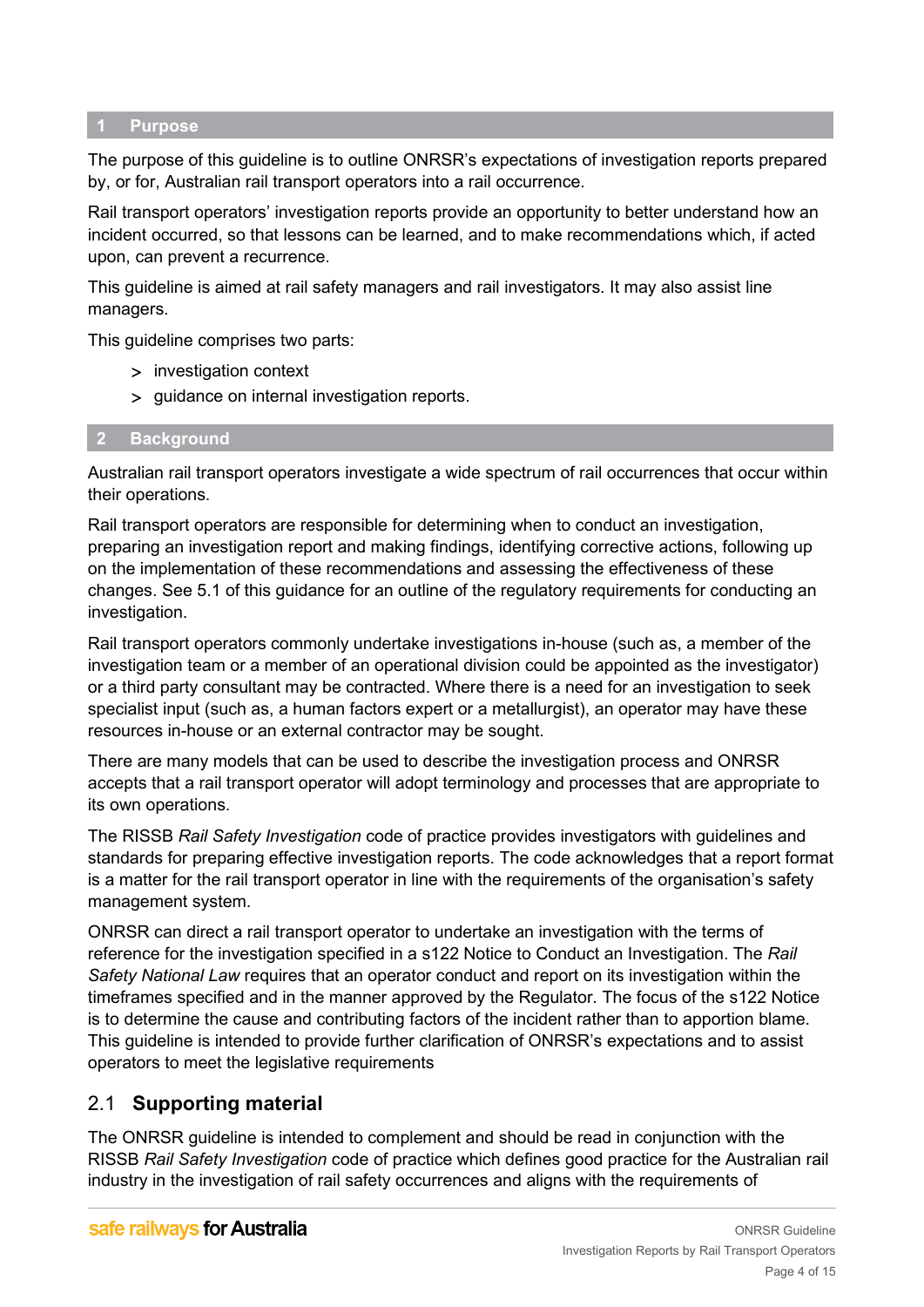Australian Standard 4292 part 7: *Railway Safety* Investigation (AS 4292.7). The code of practice provides a standard investigation process, guidance on organising and analysing data and developing an investigation report and a suite of tools to assist investigators.

#### <span id="page-4-0"></span>**3 Scope**

The scope of this guidance is to improve safety learnings from investigation reports so that subsequent controls for rail safety risks described in the rail transport operator's safety management system are effective.

This guideline has been produced as part of ONRSR's safety improvement and education program to assist rail transport operators achieve greater consistency in the standard of investigation reports. The guidance provides transparency around ONRSR's expectations and what makes an acceptable report. It does not supersede obligations for operator investigations to satisfy the requirements of the Rail Safety National Law.

The process outlined in this guideline will also support interactions with ONRSR when an investigation report is requested. Those responsible for initiating investigations for, or on behalf of, a rail transport operator are encouraged to consider ONRSR's expectations as outlined in this guideline.

Scenario: A scenario based on a train incursion into a worksite will be used in this guideline to reinforce the key principles in this document. The scenario will appear in text boxes.

#### <span id="page-4-1"></span>**4 Definitions**

Definitions provided by the *Rail Safety National Law* (RSNL) and the National Regulations apply within this guideline.

- > **RSNL**  means the *Rail Safety National Law* which has been enacted as a Schedule to the *Rail Safety National Law (South Australia) Act 2012* (SA) as it applies in each state and territory. In Western Australia, RSNL means the law which has been enacted as mirror legislation in the *Rail Safety National Law (WA) Act 2015*.
- > **National Regulations** means the Rail Safety National Law National Regulations 2012; or the Rail Safety National Law (WA) Regulations 2015 in Western Australia.

Where terms are not defined within the legislation the *Macquarie Dictionary* definition applies.

Use of the word 'should' indicates a recommendation of ONRSR, however, the rail transport operator is free to follow a different course of action provided that it complies with the legislation. Use of the word 'must' indicates a legal requirement where compliance is necessary.

## <span id="page-4-2"></span>**5 Legislative framework**

# <span id="page-4-3"></span>5.1 **Regulatory requirements**

Under the RSNL, ONRSR can require a rail transport operator to provide its own investigation reports to the Regulator, in accordance with;

- > section 20 Power of Regulator to obtain information, and
- > section 168A Power to direct production of documents (note this provision does not apply in Western Australia).
- > section 122 of the RSNL, where ONRSR can direct a rail transport operator to undertake an investigation of a rail incident.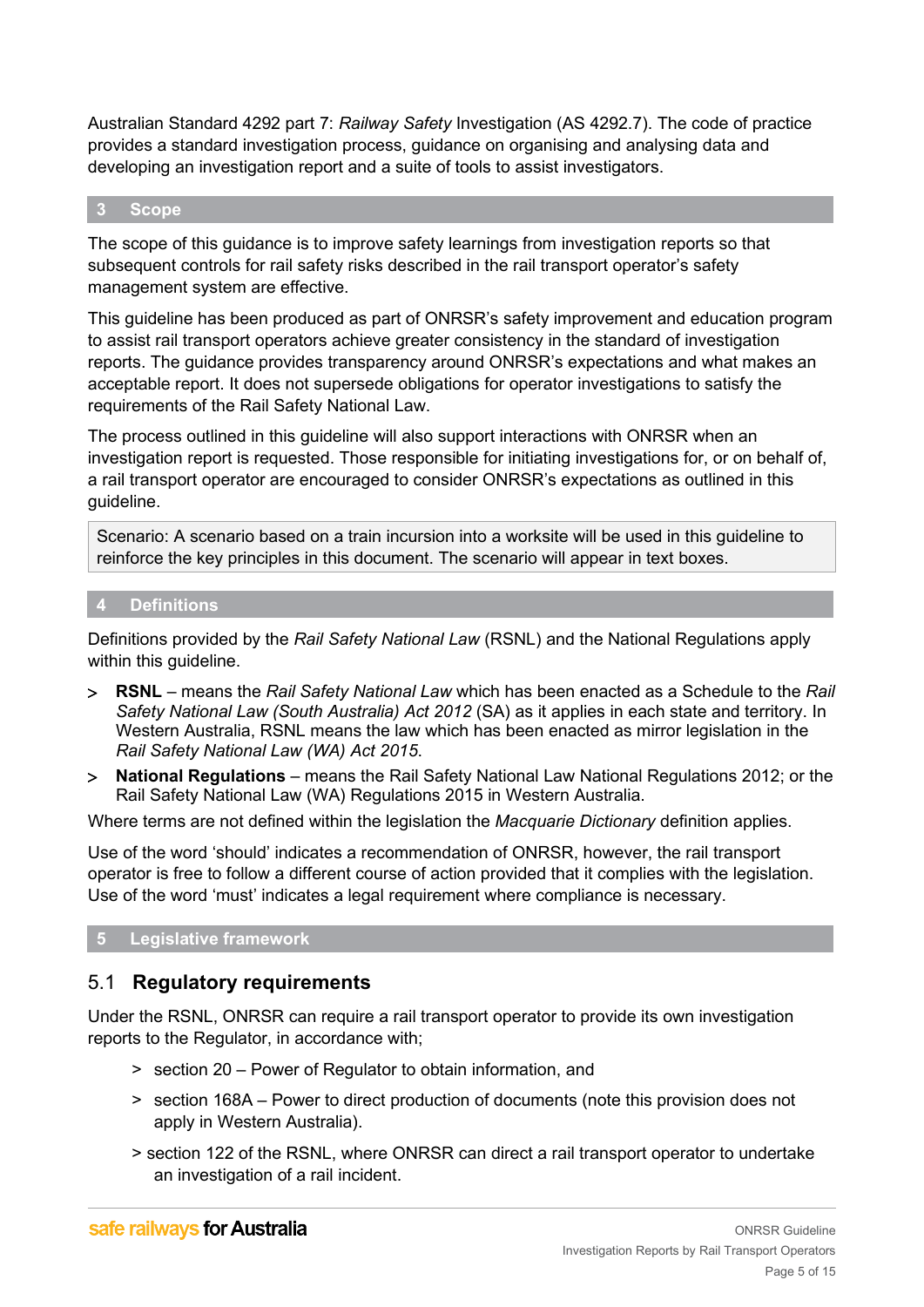- > Regulation 23 of the RSNL National Regulations includes provisions in relation to the investigation of notifiable occurrences.
- > the RSNL National Regulations, where an effective safety management system is to be reviewed regularly with consideration given to recommendations from investigation reports (see regulation 17 – Review of safety management system).

A just culture approach to investigations, with appropriate corrective action identified, should lead to a positive safety culture. Schedule 1of the National Regulations includes the following specific provisions: '3 – Safety culture' and '11 – Corrective action'.

The legislation and the regulations are available at [http://www.onrsr.com.au/operations/legislation.](http://www.onrsr.com.au/operations/legislation)

# <span id="page-5-0"></span>**6 Investigations overview**

It is expected that a rail transport operator's investigation report is based on an investigation process which follows industry good practice and investigation principles including:

- > just culture
- > systems investigation
- > independence and authority of investigators
- > scalability of investigation capability and competence of investigators
- > human factors integration.

# <span id="page-5-1"></span>6.1 **Just culture**

A 'just culture' approach enables an organisation to find out why an incident occurred and why an individual or organisation took, or failed to take, certain actions.

ONRSR acknowledges the industry approach to just culture investigations as set out in the RISSB *Rail Safety Investigation* code of practice, where a just culture approach to investigations and the adoption of a just culture philosophy is advocated as a core principle. The Australian Standard 4292.7 also encourages investigations which support a just culture approach.

Just culture relies on a positive reporting culture where uncensored reporting of incidents is encouraged and investigations seek to identify the conditions that led to the incident not just apportion blame. A just culture promotes an environment where the people involved in a rail safety incident feel confident to talk with the organisation's investigators.

In a just culture environment, the potential for human error is acknowledged and systems and practices that promote learning from past errors or mistakes are necessary.

# **As a minimum, ONRSR expects:**

> the principles of just culture are applied to the investigation of incidents and are evident in the investigation report and the development and implementation of corrective actions.

# <span id="page-5-2"></span>6.2 **Systems investigations**

The role of an investigation is to identify what has occurred, how it occurred and why, in order to make systems more effective. For example, if a rail safety worker failed to comply with a procedure, the investigation may find the procedure is always circumvented by personnel as it is impractical or it is written in such a way it can be misinterpreted. If this is the case the procedure may need to be rewritten rather than just disciplining or retraining the rail safety worker.

A systems approach to investigations and the adoption of a structured, systematic and iterative process for gathering and analysing data are core principles of the *Rail Safety Investigation* code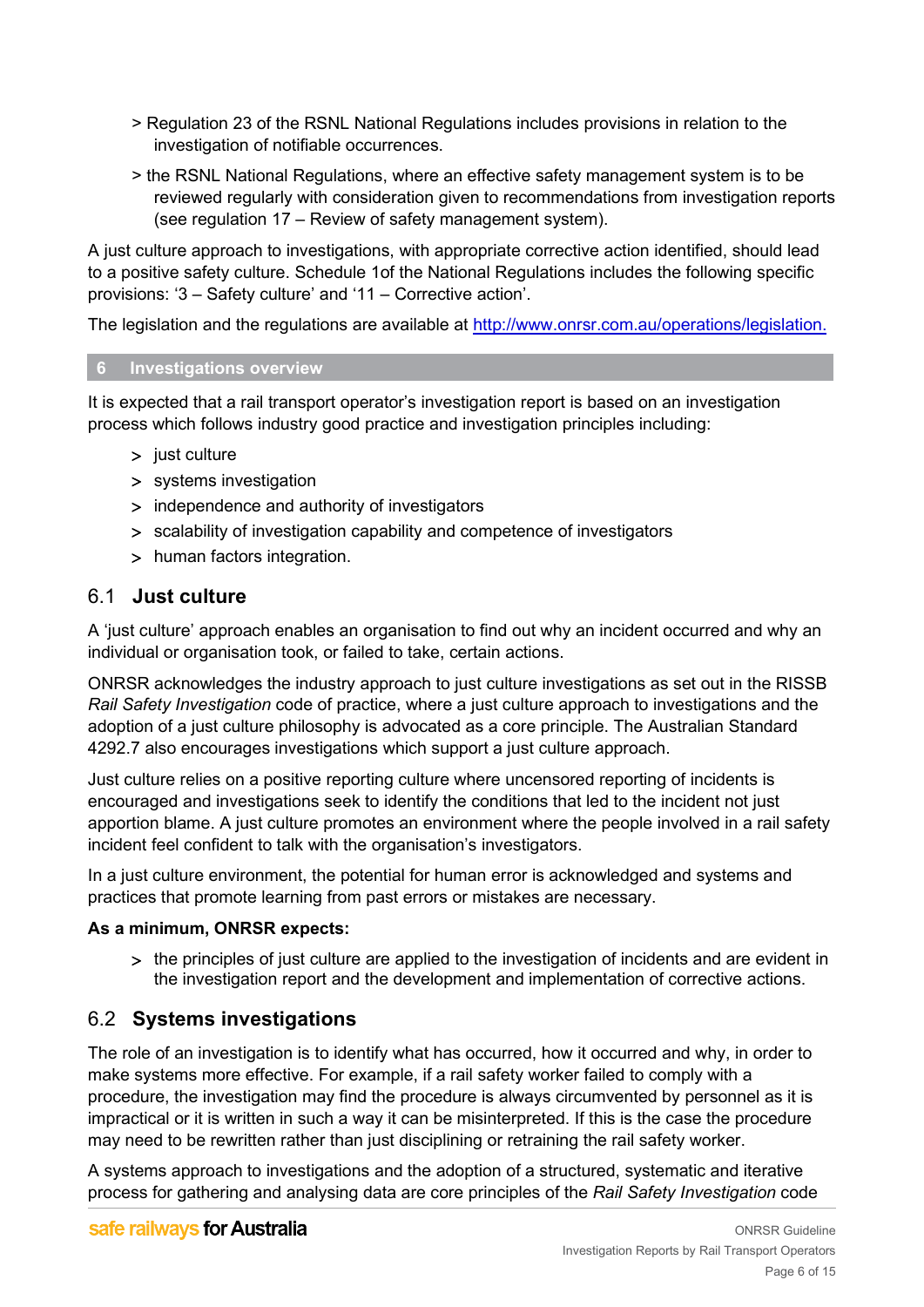of practice. Furthermore, Australian Standard 4292.7 has as its primary objective "the enhancement of safety through the discovery of any systemic problems and deficiencies which may have led to the occurrence, or any latent safety issues the investigation might reveal".

## **As a minimum, ONRSR expects:**

> analysis of the facts to determine what happened and why the incident occurred. If the 'why' can be established then effective recommendations can be made and action taken to prevent a recurrence.

# <span id="page-6-0"></span>6.3 **Independence and authority of investigators**

An investigator requires both the authority, and the access, to talk to a range of people across the organisation. Management support is necessary to prevent an investigation being hindered.

In addition, independence from the branches of the organisation involved in the incident is required. The degree of independence should be proportionate to the significance of the incident. For example, an external party may be contracted to undertake an investigation into a serious incident as this could entail looking at numerous departments and organisations.

An investigator should not have been directly involved in the incident or have a conflict of interest (such as, be the supervisor or line manager; or the person who designed the procedure or process involved in the incident; or the person responsible for implementing the procedure or process).

Management commitment to a fair and independent investigation is a core principle of the RISSB *Rail Safety Investigation* code of practice. The Australian Standard 4292 provides for four levels of investigations and the independence required of investigators for each level – see Table A1 in the standard.

#### **As a minimum, ONRSR expects:**

- > an investigator has the commitment and support of senior management to work across all departments in the organisation
- > an investigator enters an investigation with no preconceptions or biases.

# <span id="page-6-1"></span>6.4 **Investigation capability and competence of investigators**

The capacity and capability to undertake rail occurrence investigations in-house will vary depending on the size of the operator. Large rail transport operators may have a separate safety department with multiple personnel who are trained as investigators. Small operators may not have dedicated investigators, rather a number of people who are trained as investigators to undertake this role if needed.

In some instances, a contracted investigator may be employed by a rail transport operator to undertake the investigation and, if so, the operator should have a process to determine whether the investigator has the requisite competency and capacity.

## **As a minimum, ONRSR expects:**

> Investigators have participated in an appropriate investigations training program/s.

# <span id="page-6-2"></span>6.5 **Human factors integration**

Human error (also referred to as performance variability) is commonplace in rail safety occurrences. The Australian Standard 4292.1 recognises this and places emphasis on the design of systems to prevent incidents: "Organisations shall demonstrate that they understand that human error is normal and that systems need to be designed to complement the human operator in the design and function of all aspects of the organization and its operations that have an interface with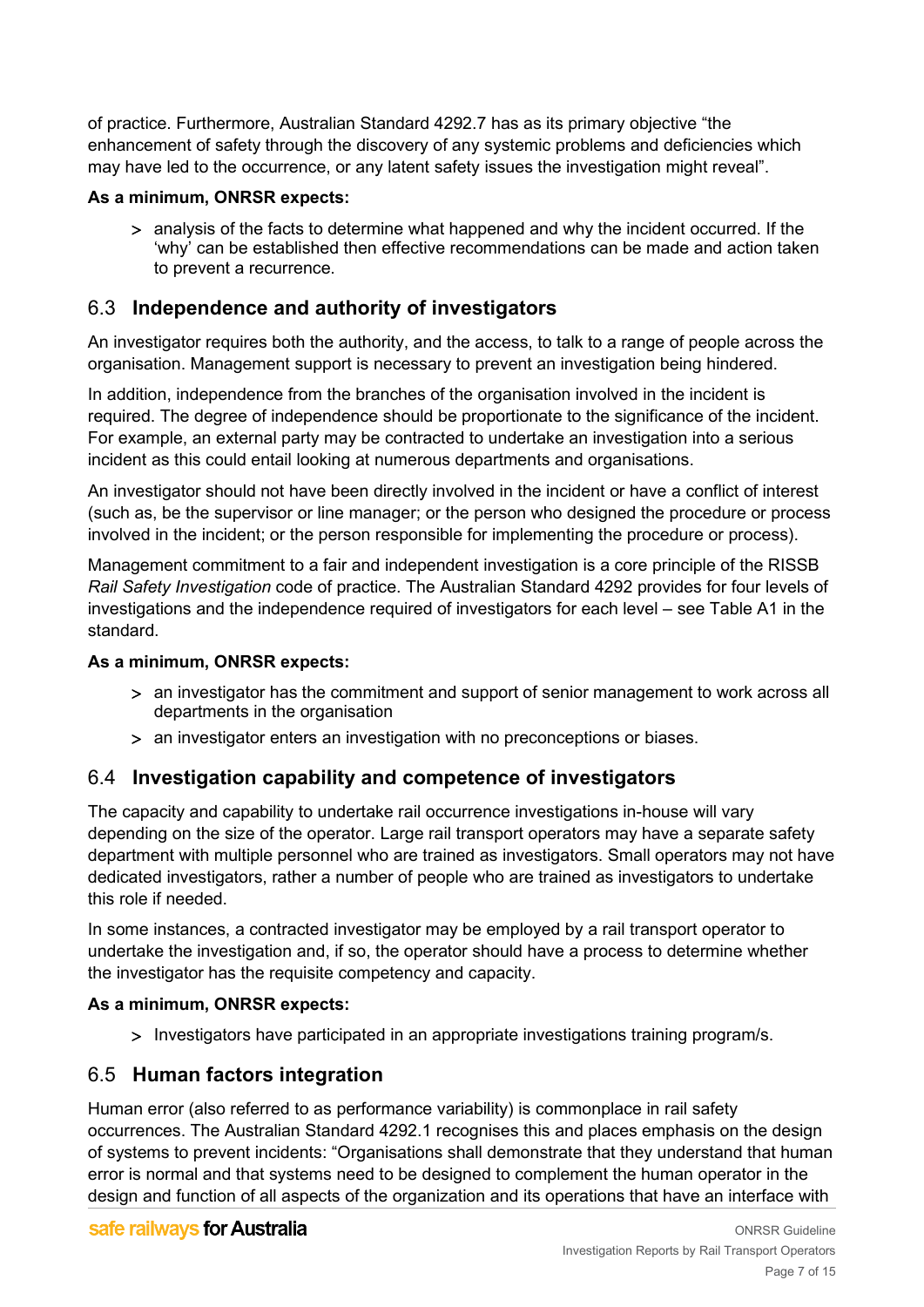the human user. These aspects include the human–machine interface, organisational design, culture, business processes and team processes".

The majority of human errors are consequences of a mismatch between the demands of the systems and assets, and the capability of the people trained to use those systems and assets. The potential for error or injury due to this incompatibility should be examined in an investigation.

For example, investigation reports may contain the recommendation that a rail safety worker be retrained. The investigation reveals that the rail safety worker knows the rules and it is likely that retraining will not correct the problem as the recommendation does not address why the person strayed from the rules. If one person is making an error, it would be expected that the investigation would look to see if other personnel are making the same error, or are likely to, and what actions can be undertaken to address this form of error. The investigation would also be expected to examine the procedures and whether these are difficult to follow and review the usability of the systems or equipment that the procedures relate to and whether these are suitable for the task.

## **As a minimum, ONRSR expects:**

- > the investigator to consider the interaction between people and equipment/procedures during the investigation
- > expert human factors input, particularly for cases where human error is apparent, is sought if required.

#### <span id="page-7-0"></span>**7 Guidance on internal investigation reports**

It is expected that a rail transport operator's investigation report addresses these fundamental areas:

- > facts
- > analysis
- > findings
- > recommendations
- > review.

# <span id="page-7-1"></span>7.1 **Facts**

 $\triangleright$  The facts gathered during an investigation into an incident are a core component of the resulting investigation report. The investigation report needs to identify the facts relating to the incident and effectively collate details of the facts of the occurrence and the relevant elements of the operator's safety management system in order to explain and understand what happened. ONRSR expects that an investigation report provides an adequate description of the incident, details of the facts that were found, identifies the risks, controls and system failures; and any immediate safety actions that were taken post incident to prevent a recurrence.

## <span id="page-7-2"></span>**7.1.1 Description of the incident**

The investigation report should contain sufficient details about an incident that provides the reader with a clear understanding of the circumstances leading up to the incident.

#### **As a minimum, ONRSR expects:**

- > description of the incident including the date of the incident, the time it occurred, the location of the incident
- > details about the people and rolling stock/equipment involved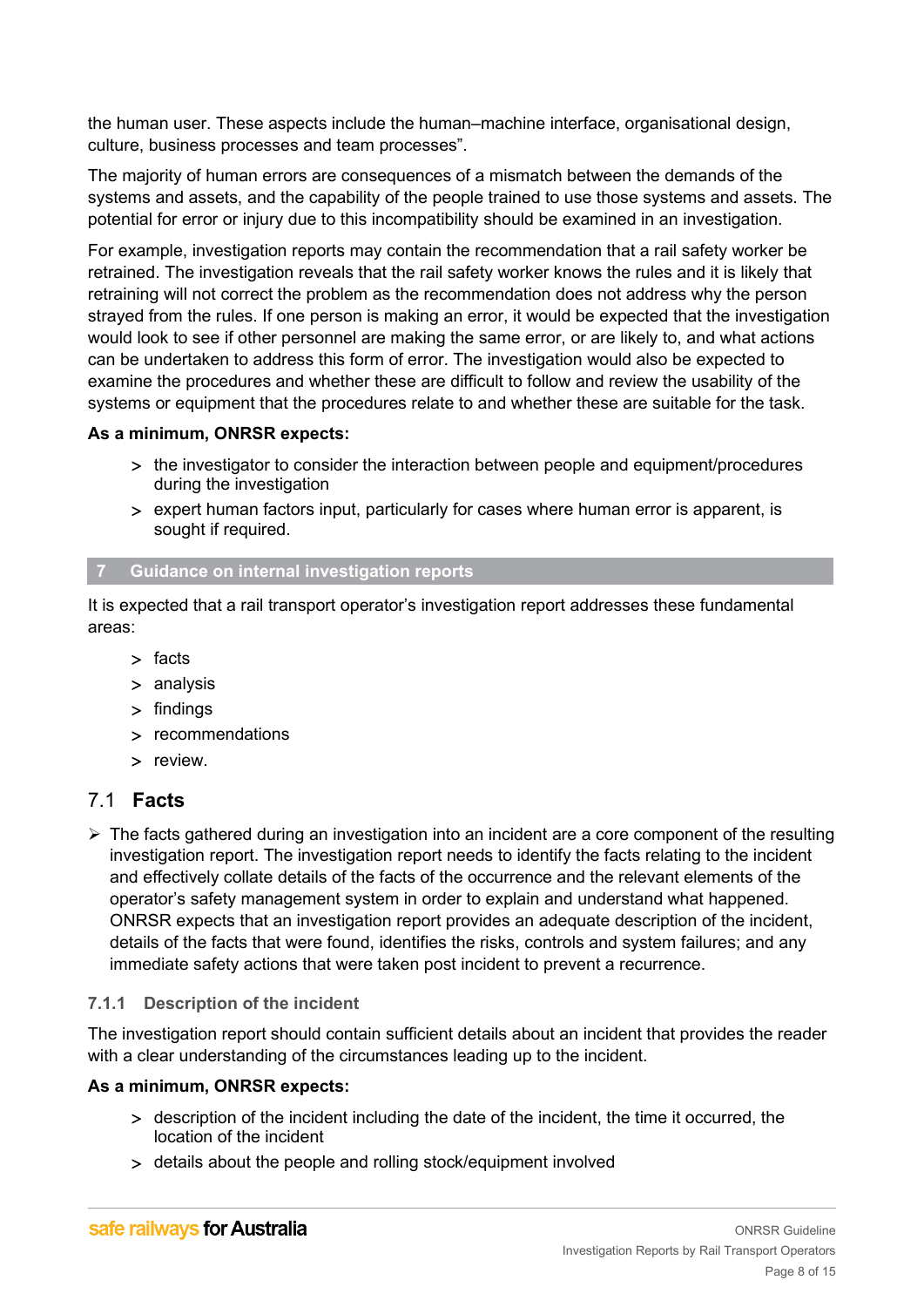> the results of the incident (in particular, any fatalities or injuries to personnel and damage to equipment and infrastructure).

# **Scenario** – description of the incident:

At 10pm on 1 July 2016, at location ABC, train XYZ came to a stop upon seeing workers on track. There was a protection officer and three workers from the rail infrastructure manager, TTT, on track at the time of the incident and the train driver was from the passenger train operator BBB. There were no injuries to workers and no damage to equipment. The worksite protection was established on a single track.

# <span id="page-8-0"></span>**7.1.2 Fact-finding**

Comprehensive factual information gathered during an investigation informs the subsequent findings and recommendations of an investigation report and provides the basis upon which immediate or long-term safety actions are taken. A good investigation report relies on the inclusion of relevant information from various sources and sufficient details about the incident to provide a comprehensive picture of what occurred.

## **As a minimum, ONRSR expects:**

- > factual information from a range of sources
- > a sequence of events constructed from the factual information
- > sufficient detail about the people involved
- > sufficient detail about the incident
- > sufficient detail about the equipment involved.

## **Scenario** – fact finding:

Information was gathered from interviews with the protection officer, track workers, network controller and train driver. Other sources of information may include photos, witness statements and documents such as risk registers and procedures. If relevant, data-loggers and in-cab forward facing CCTV or station CCTV, training records and voice logs (of communication between the protection officer and network controller) and data from train control systems could also be obtained.

Relevant details about the people involved should include years of experience in the rail industry, years in their role, competency of the personnel involved, experience operating a piece of equipment, knowledge of the location where the incident occurred, staffing configuration on the day of the incident.

# <span id="page-8-1"></span>**7.1.3 Review of safety management system and risk register**

An effective investigation report identifies the risks and the controls. The report may outline whether the risks associated with the incident being investigated were recorded in the operator's risk register and, if not, why this particular type of incident was not accounted for within the risk register. The report may also outline which controls were in place to prevent the occurrence, whether the controls were implemented and complied with (and if not, why not), whether the controls were effective (and if not, why not), and whether the controls were detailed in the safety management system.

## **As a minimum, ONRSR expects:**

> consideration whether the risk/s associated with the incident were identified in the rail transport operator's risk register and the effectiveness of applicable controls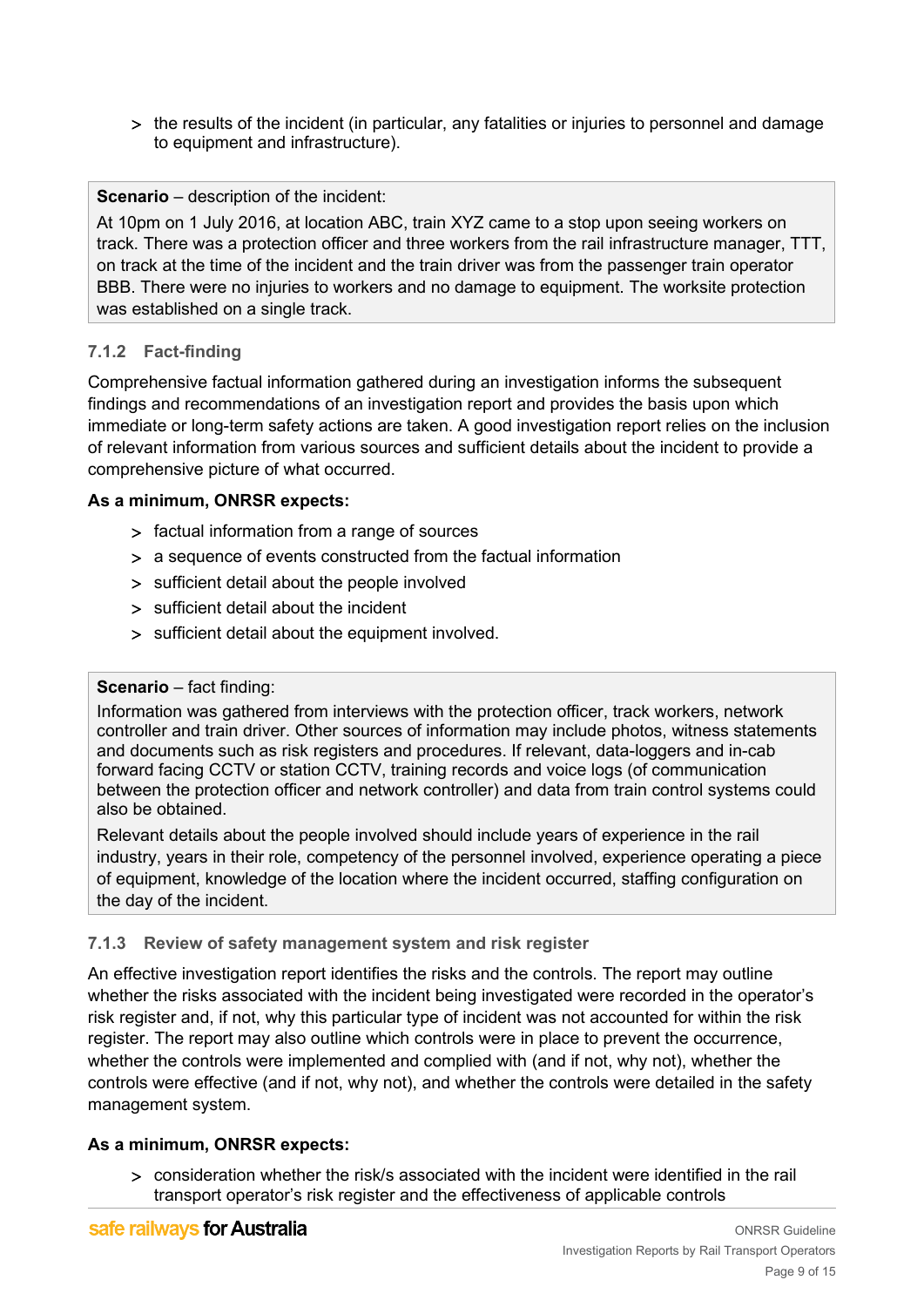- > consideration of whether changes are required to the risks and/or controls in the risk register as a result of the incident
- > consideration of other possible outcomes of the incident.

**Scenario** – review of safety management system and risk register:

The worksite was established on a bend but this risk was not identified in the risk assessment conducted at the site. The risk of working on track with limited line of sight was not included in the organisation's risk register and because of this there were system failures in identifying training and procedural controls.

What were the applicable rules and procedures for protecting the workers on track? Did the people involved do what they were supposed to do, and is what they are supposed to do appropriate? Did the site risk assessment rely on a control that was not in place or why was the bend at the incident site not identified as a risk?

# <span id="page-9-0"></span>**7.1.4 Immediate safety actions**

In many cases, the initial findings from the incident result in the imposition of immediate or interim safety actions put in place to prevent a recurrence of the incident. Immediate or interim safety actions should provide a level of assurance to the organisation that it is managing the risks associated with the incident, and these actions should be added to the investigation report.

## **As a minimum, ONRSR expects:**

> an outline of the immediate safety actions taken (if any) and by whom, the status of these actions and the outcome of the review of relevant safety management system controls.

# **Scenario** – immediate safety actions:

The worksite was set up outside a tunnel on a bend where visibility was difficult. The initial findings indicate the worksite should have required a higher level of protection due to the visibility issues. A directive is issued by the rail transport operator to use a higher level of protection at high-risk locations such as near tunnels and on bends.

# <span id="page-9-1"></span>7.2 **Analysis**

The analysis attempts to make sense of the factual information that has been gathered during the investigation. An analysis is required to determine why the incident occurred, how it could have been prevented. It should identify if and if so, why a person did not comply with established procedures and whether the safety management system and risk register had identified the particular risk.

The analysis should, where applicable, review the effectiveness of the established risk control measures. and what if any actions are required to be taken. Analysis can also determine whether an incident was a one-off or part of a broader safety concern.

An effective analysis can provide valuable insight into the requirement for safety improvements that will prevent a recurrence.

## <span id="page-9-2"></span>**7.2.1 System failures**

An effective investigation should identify if there are any weaknesses in a system, rather than only looking at an individual or technical failure.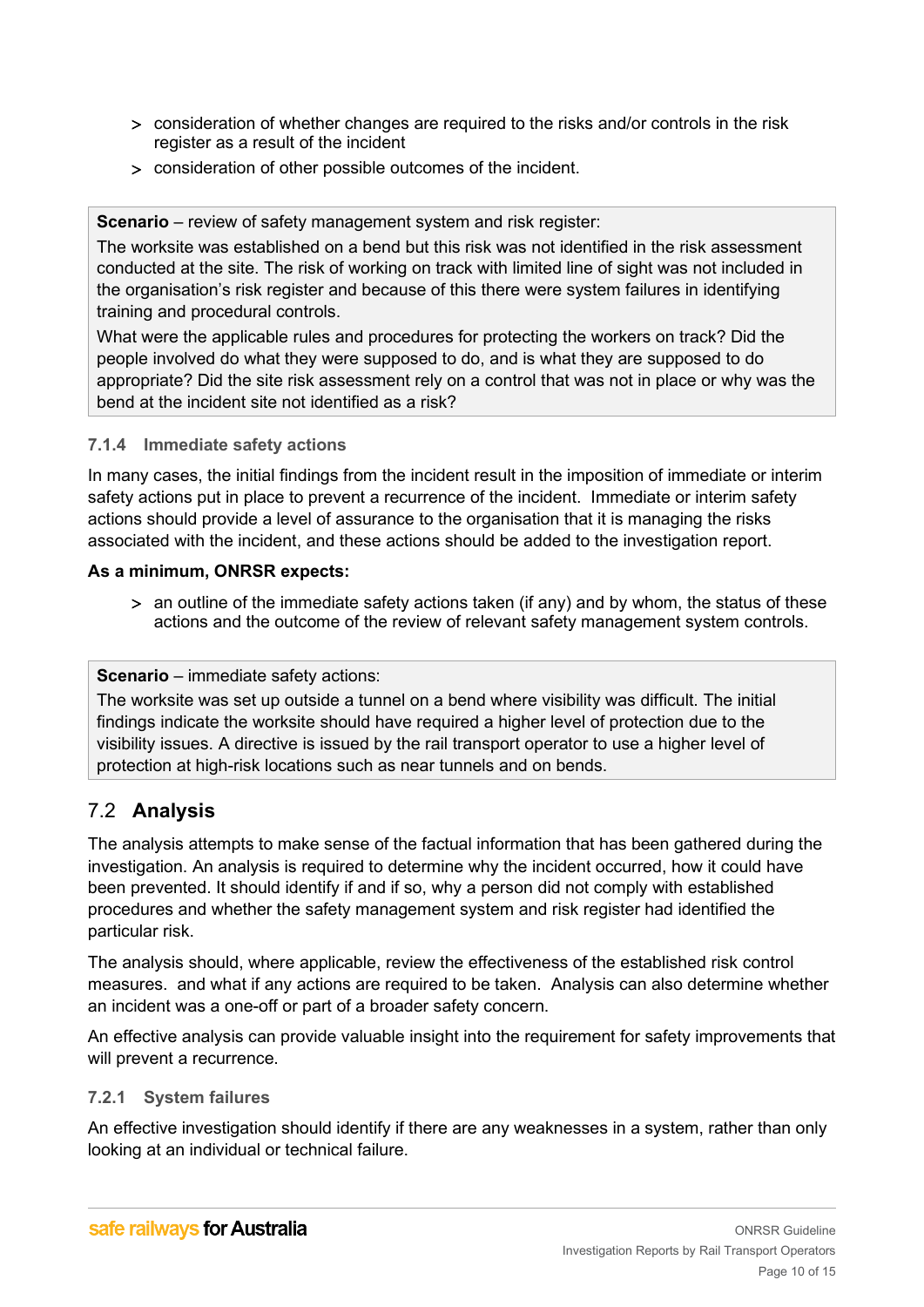An investigation report provides an opportunity to consider the adequacy of processes and procedures and possible reasons for non-compliance rather than only attributing blame to those involved. This is the purpose and benefit of a just culture investigation.

#### **As a minimum, ONRSR expects:**

- > examination of the appropriateness of the safety actions chosen for the location (including foreseeable weather conditions) and the work being conducted
- > examination of the competency of workers to perform tasks
- > examination of human factors and the integration of human factors in the safety management system
- > previous history of similar occurrences and any investigations conducted and corrective actions taken
- > examination of maintenance regimes (if relevant)
- > examination of compliance with standards and operating requirements (if relevant)
- > examination of change management processes (if relevant)
- > a systematic critique of the operator's processes including whether the controls in place were appropriate and verification that a process for monitoring the effectiveness of those controls has been established.

#### **Scenario** – system failures:

There was a reliance on procedural controls which are prone to human error. What was the procedure for the method of working, was the procedure followed, were the correct warning devices used (e.g. hand signallers, flags, detonators, lights), and were communication protocols followed? If relevant, what selection processes, safety behaviour assessments, risk training is provided that assures the operator of a worker's competence?

## <span id="page-10-0"></span>**7.2.2 Reviewing the information**

Information gathered during the investigation should be critically examined to determine if the information is relevant to the facts of the incident. At this stage of the process, some information may need to be included to provide context and some may be excluded with the reasons for doing so explained. This review provides the background of how the incident occurred.

#### **As a minimum, ONRSR expects:**

> a critical review is undertaken of information gathered in the investigation report.

#### **Scenario** – reviewing the information:

<span id="page-10-1"></span>There were conflicting statements from those interviewed as part of the investigation. The track workers state that when the train entered the worksite they were all clear of the track. The train driver, however, states that the workers were on track. As there is no in-cab video that can be obtained to verify the train driver's statement, alternative records (e.g. data loggers or voice recordings) may help to substantiate information obtained from individuals.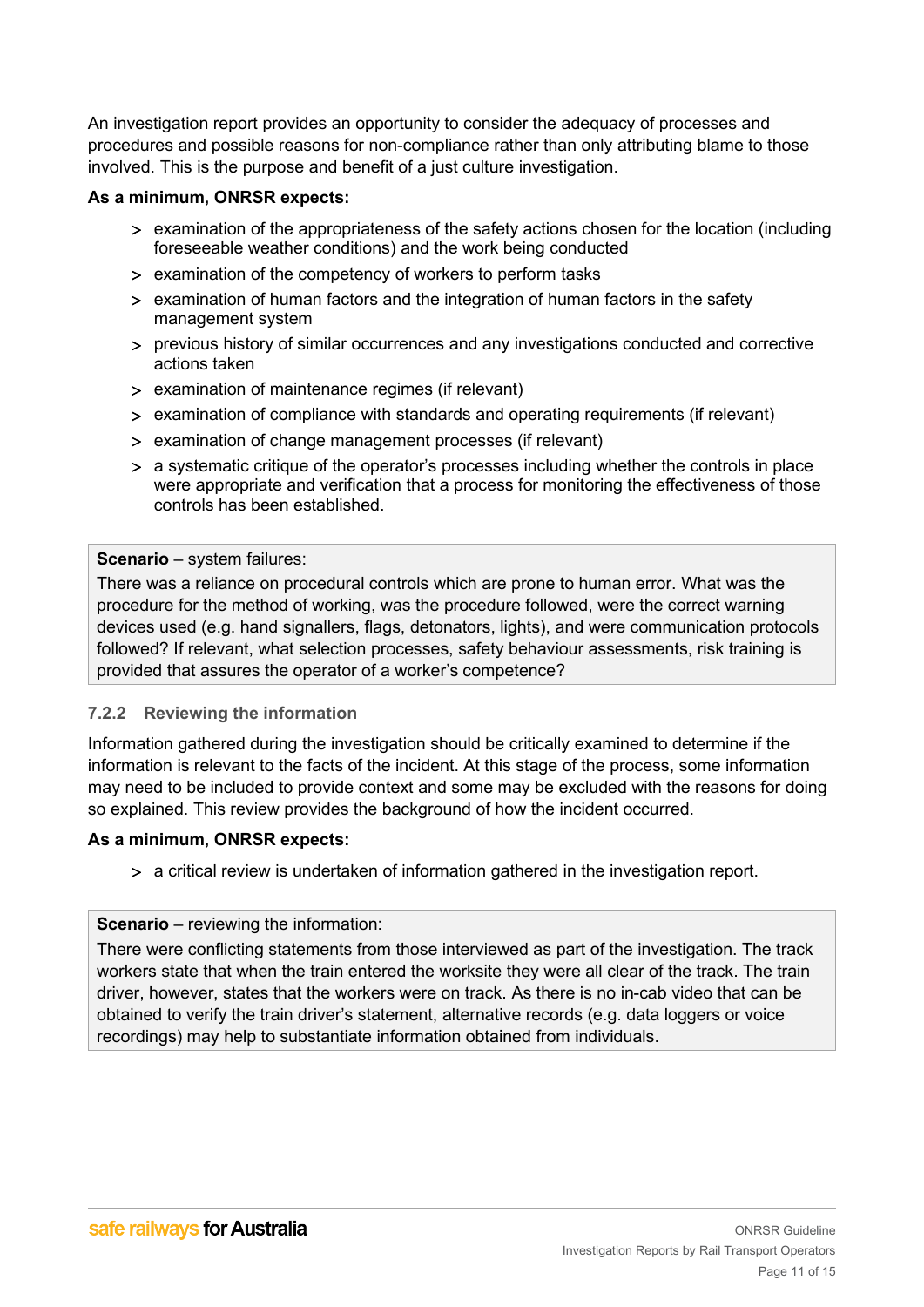# 7.3 **Findings**

Based on the investigation and the analysis it is now possible to draw conclusions and make findings. No new information should be introduced at this stage. Findings are essentially the lessons learned from the analysis of the investigation.

#### <span id="page-11-0"></span>**7.3.1 Direct causes**

The direct causes of an occurrence are findings which should be included in an investigation report.

#### **As a minimum, ONRSR expects:**

> findings of the direct causes that led to the incident are based on factual information gathered and the analysis undertaken during the investigation.

**Scenario** – direct causes:

The investigation concluded that the incident occurred due to the following:

- 1. A communication breakdown between a protection officer and a network controller where critical information was not confirmed or clarified.
- 2. The network controller believed the protection officer was at a worksite at location DEF when the protection officer was actually at location ABC. As a result, protection was put in place at the wrong location and the actual worksite was left unprotected.

#### <span id="page-11-1"></span>**7.3.2 Contributing factors**

The contributing factors are those elements which are partially or directly responsible for the incident. These contributing factors should be included in an investigation report. In essence contributing factors explain what caused or influenced the incident.

#### **As a minimum, ONRSR expects:**

> findings about the factors that contributed to the incident are based on the analysis of factual information gathered during the investigation.

**Scenario** – contributing factors:

The investigation found that the following factors contributed to the incident:

- 1. The protection officer and the network controller, due to a miscommunication, failed to confirm the actual location of the worksite.
- 2. The protection officer was phoning from an area of poor mobile phone reception and as a result he could not be clearly heard by the network controller.
- 3. There was a failure to identify the risk of establishing a worksite outside a tunnel and on a bend.
- 4. There were deficiencies in the risk register as a higher level of protection was required for the worksite which, due to its location, had visibility issues.
- 5. Inadequate training in safety critical communications had been provided to either the protection officer or the network controller.
- 6. The network controller had been working for a 14-hour period on an overtime shift due to staff illness. The incident occurred in the last 30 minutes of this shift.
- 7. Prior to working this 14-hour shift, the network controller had only had an eight-hour break. This is a breach of the organisation's fatigue policy which states that there must be a minimum of 10 hours between each shift.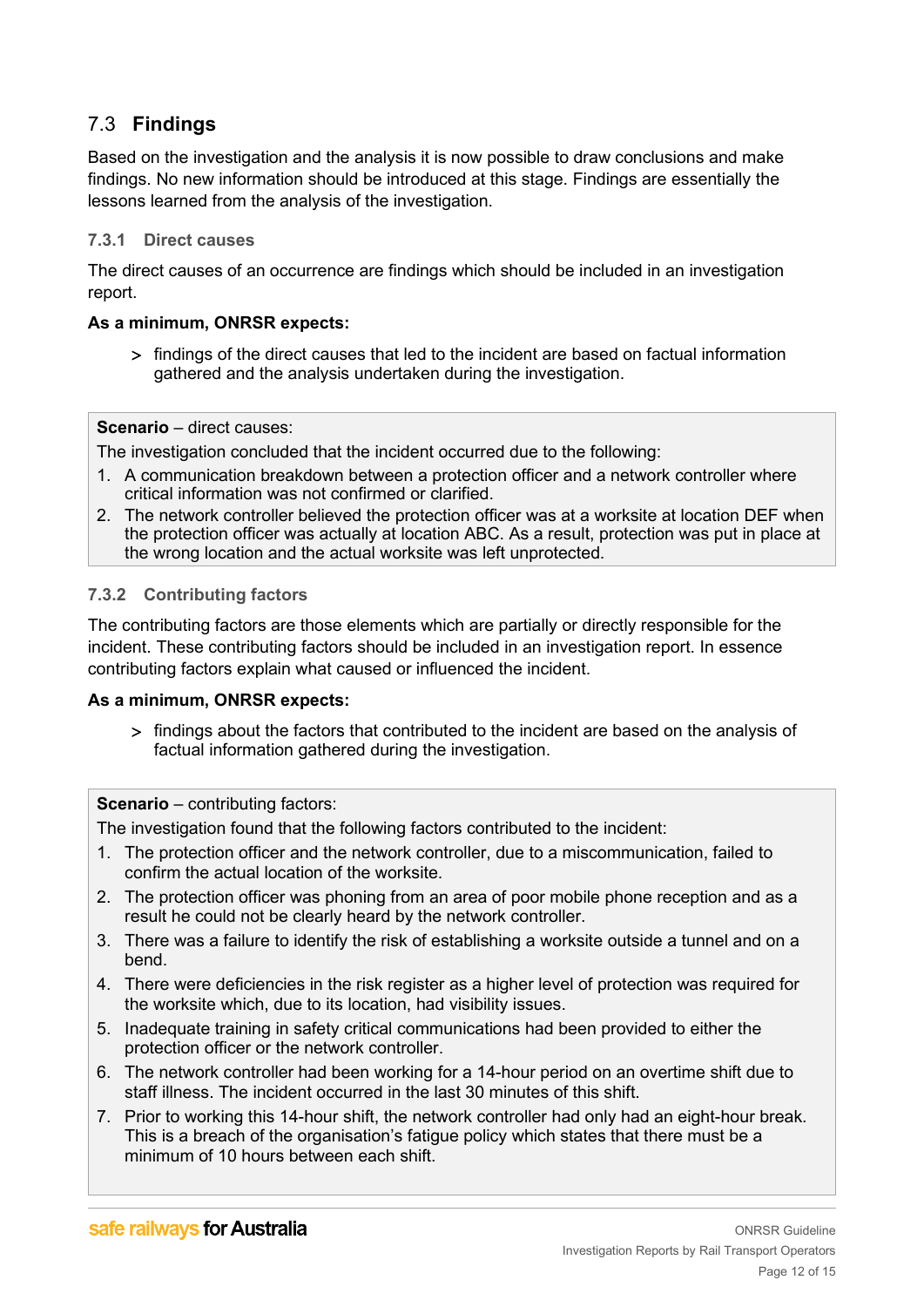As a result:

- 1. Protection was implemented by the network controller at a different location.
- 2. The actual worksite was unprotected for the duration of the work.
- 3. The train entered the worksite due to no protection being implemented and no signals placed at stop to alert the train driver.

# <span id="page-12-0"></span>7.4 **Recommendations**

An investigation is undertaken to prevent a recurrence. An effective investigation – one that identifies why the incident occurred and the various contributing factors that led to the incident – provides the foundation for effective findings which subsequently informs the recommendations for corrective actions. The purpose of reporting on an investigation is to act upon the safety learnings.

# <span id="page-12-1"></span>**7.4.1 Making recommendations**

An investigation report's recommendations should focus on actions to mitigate or eliminate the safety deficiencies identified. The recommendations should include corrective actions which link to the safety management system. General statements such as 'consider undertaking a review' are not considered a satisfactory safety action.

Development of non-prescriptive recommendations is a core principle of the RISSB *Rail Safety Investigation* code of practice.

## **As a minimum, ONRSR expects:**

- > recommendations are drawn from the findings
- > specific safety actions are identified.

## **Scenario** – making recommendations:

The investigation report recommends:

- 1. All protection officers should be briefed that if they are in an area of poor mobile reception they are to move to a location where clear reception can be accessed.
- 2. All network controllers should be briefed on the importance of confirming critical safety communications and not to act on any communication unless it has been confirmed.
- 3. Adequate training in communications is to be provided to all protection officers and network controllers.
- 4. Ongoing sampling, auditing and/or monitoring of procedural controls are conducted to determine their effectiveness as a control measure.
- 5. Rostering procedures for network control staff on overtime are to be reviewed to ensure compliance with fatigue policy.

## <span id="page-12-2"></span>**7.4.2 Setting timeframes for corrective actions**

The timely implementation of recommendations and safety actions is essential to prevent the recurrence of incidents. Timeframes should be realistic and achievable.

## **As a minimum, ONRSR expects:**

> Specific timeframes to support the recommendations should be included in the investigation report.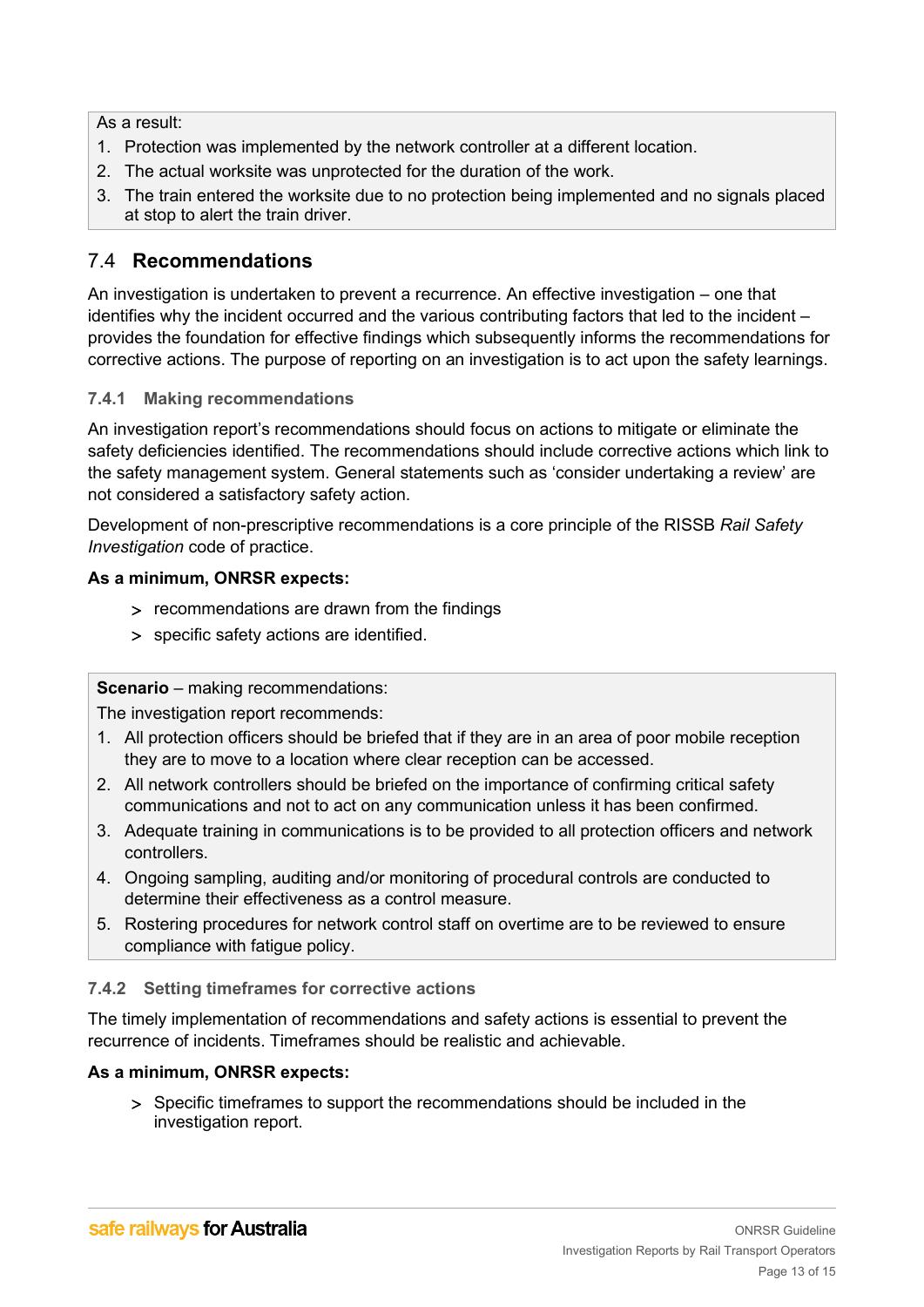**Scenario** – setting timeframes for corrective actions:

The investigation report recommends:

- 1. A toolbox talk is to be developed within two weeks of the report being approved with talks to be delivered within the month.
- 2. Rostering procedures are to be reviewed within four weeks.
- 3. A training course is to be developed, and delivery is to be completed, within identified timeframes.

#### <span id="page-13-0"></span>**7.4.3 Stakeholder feedback**

Before an investigation report is finalised, it should be shared with relevant stakeholders to validate the facts and seek the stakeholder's views on the recommendations.

#### **As a minimum, ONRSR expects:**

> There is a provision in the operator's process for the review of stakeholder feedback on an investigation report.

**Scenario** – stakeholder feedback:

The report has been reviewed by stakeholders and relevant feedback is reflected in the report.

#### <span id="page-13-1"></span>**7.4.4 Integration and next steps**

There are a series of activities which occur once an investigation report is completed and the recommendations accepted. These activities include the tracking, implementation and completion of corrective actions.

The corrective actions arising from the recommendations from investigation reports should be integrated into the safety management system. As outlined in the ONRSR fact sheet [Requirement](http://onrsr.com.au/operations/reporting/notifiable-occurrences)  [for RTOs to Report Notifiable Occurrences,](http://onrsr.com.au/operations/reporting/notifiable-occurrences) attention should be given after any incident to making improvements to the safety of the RTO's operations, as part of business practices. In addition, a commitment to learning from failures is a core principle of the RISSB *Rail Safety Investigation* code of practice.

#### **As a minimum, ONRSR expects:**

- > recommendations are tracked with reasons provided for whether the recommendation was accepted and, if not, why it was rejected
- > a timeframe for the action is recorded. The timeframe will depend upon the complexity of the actions arising from the recommendation and the need for any expenditure
- > ongoing monitoring of the status of recommendations from previous internal investigation reports so that improvements can be made to prevent a recurrence.

#### **Scenario** – integration and next steps:

The recommendation to review rostering procedures was rejected as a new rostering system, which was under development at the time of the incident, has been put in place. This decision is documented against the investigation report.